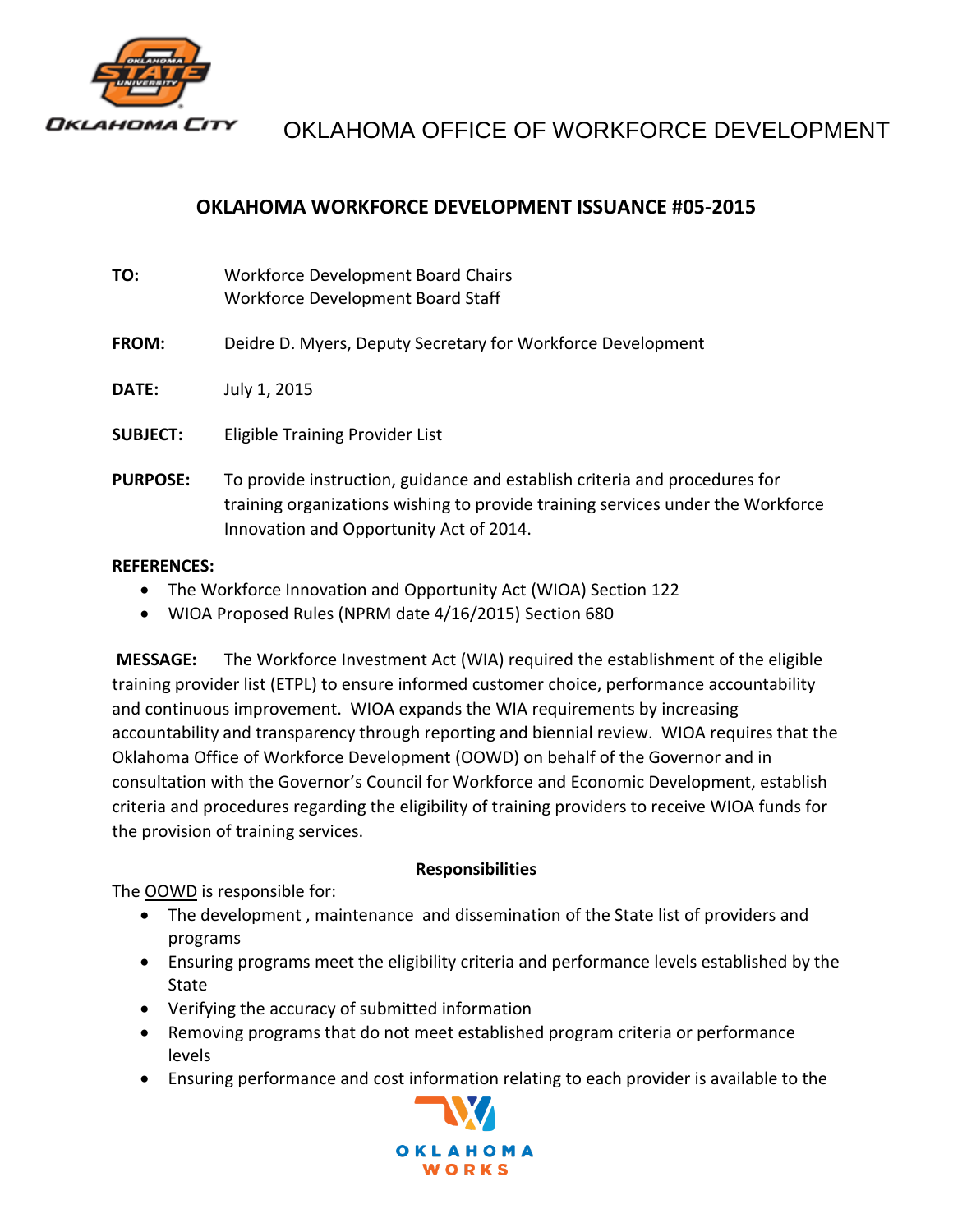public; and

 Finalizing approval for providers and programs recommended by the Local Workforce Development Boards (LWDB)

The LWDB is responsible for carrying out the following procedures assigned by the State:

- Reviewing new and subsequent training providers and programs of training services to ensure accurate eligibility criteria and performance information has been provided prior to submission to the OOWD for final approval
- Recommending the termination of providers due to the providers submission of inaccurate eligibility and/or performance information
- Work with the State to ensure that sufficient numbers of providers of training services have the expertise in assisting individuals with disabilities and training providers are available to assist adults in need of adult education and literacy activities
- Make recommendations for approval or denial of providers and program to OOWD through the OKJobMatch system
- LWDBs may require additional information and/or set higher levels of performance for providers to become or remain eligible to provider services in their particular area.

Providers of initial training services are identified within three categories:

- **Category 1:** An institution of higher education that provides a program that leads to a recognized post-secondary credential;
- **Category 2:** An entity that carries out programs registered under the Act of August 15, 1937 (commonly known as the "National Apprenticeship Act"; 50 Stat. 664, chapter 663l 29 U.S.C. 50 et seq.); or
- **Category 3:** Another public or private provider of a program of training services, which may include joint labor-management organizations, and eligible providers of adult education and literacy activities under Title II if such activities are provided in combination with occupational skills training.

A provider described as either a Category 1 or 3 provider must comply with the criteria, information requirements, and procedures established under this WIOA Section 122 and this policy to be included on the list of eligible providers of training services. Category 2, Apprenticeships, are exempt from initial eligibility procedure and shall be included and maintained on the list of eligible providers for so long as the corresponding program of the provider remains registered as a registered apprenticeship program.

## **Transition of Training Providers**

The WIOA ETP requirements go into effect July 1, 2015. In order to facilitate implementation of these requirements, existing training providers and programs eligible under WIA on June 30, 2015, may continue to be eligible to provide training services through December 31, 2015. On November 17, 2015, these transitioning providers will automatically be placed into the subsequent eligibility queue in Oklahoma Job Match. Providers will be required to update program and performance levels for review by Local Workforce Development Boards (LWDBs)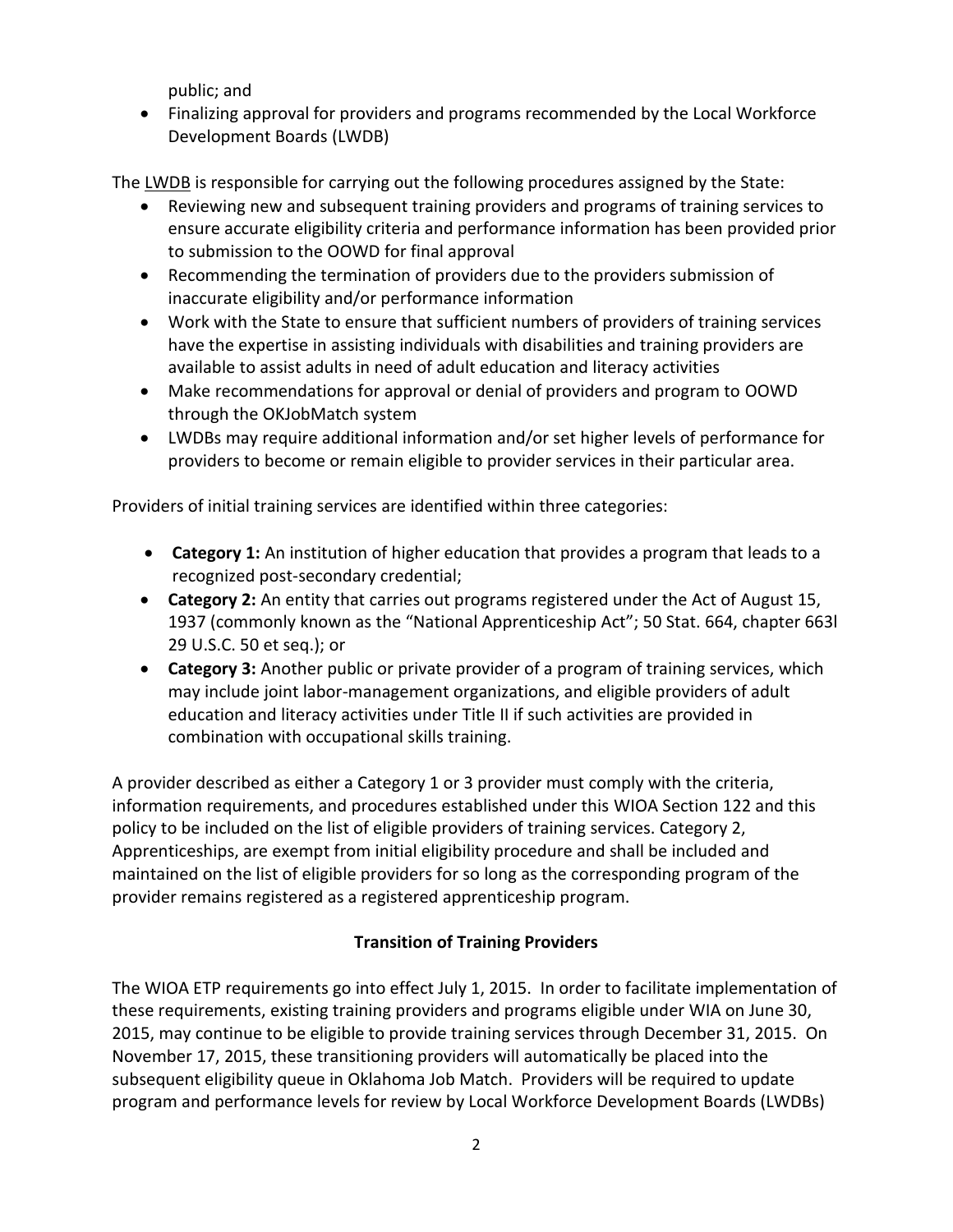by January 15, 2016. Transitioning providers and programs approved by LWDBs will then be reviewed by the OOWD in OKJobMatch to ensure complete information has been provided and subsequent eligibility requirements as outlined in this policy have been met. Transitional training providers must meet the subsequent eligibility requirements as described below.

## **Initial and Subsequent Eligibility Requirements**

Initial eligibility for all new training providers under WIOA begins July 1, 2015. New providers may seek initial eligibility electronically through the LWDAs and, if approved by OOWD, will remain eligible and listed on the ETPL for only 1 year for a particular program. After the first year if the provider/program meets subsequent approval requirements, continued eligibility will be reviewed every two years. The criteria and information requirements established by the OOWD establish that a provider and/or program not previously eligible under this section provide verifiable information pertaining to:

- Program specific performance information
- Description of each program of training service to be offered
- Program-specific performance information as outlined in this policy
- A description concerning whether the provider is in a partnership with a business;
- Other factors that indicate high-quality training services leading to a recognized postsecondary credential; and
- Information addressing the alignment of the training services with in-demand industry sectors and occupations, to the extent practicable.

For the subsequent eligibility determination process, the following factors must be considered by LWDBs when electronically recommending to OOWD subsequent eligibility approval to the State:

- The specific economic, geographic, and demographic factors in the workforce areas in which providers seeking eligibility are located, and
- The characteristics of the population served by providers seeking eligibility, including the demonstrated difficulties in serving such populations, where applicable.
- The degree to which training programs relate to in-demand industry sectors and occupation within the state.
- The performance of a provider of program(s) of training services as outlined by the Oklahoma Office of Workforce Development.
- The program cost of training services.
- The involvement of employers in the establishment of skill requirements for training program.
- The impact provider performance will have on State-negotiated WIOA Performance Measures for all program participants.

Initial and subsequent eligibility will be based on verifiable performance data, programmatic and cost information.